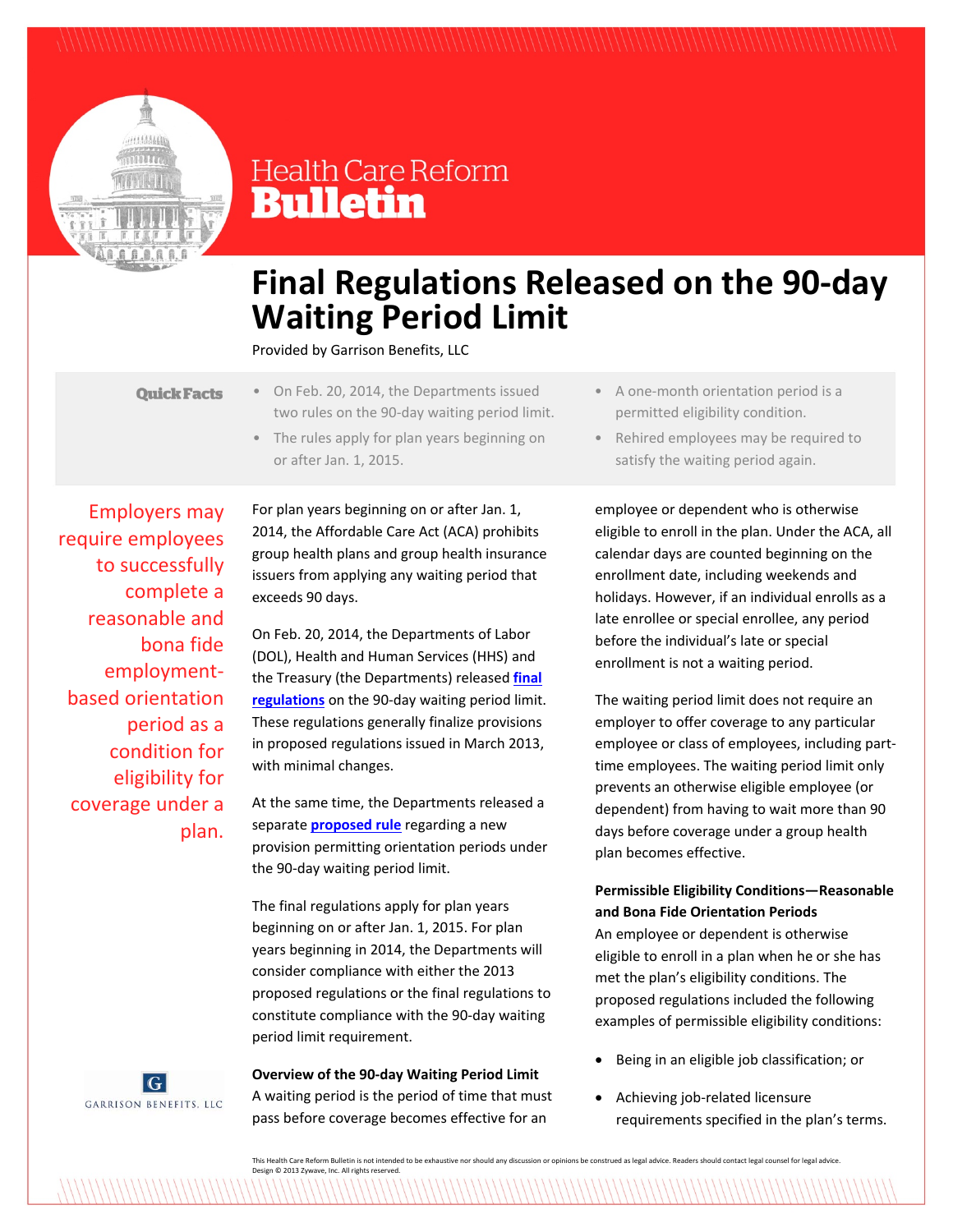The final rules add a third example, permitting the satisfaction of a **reasonable and bona fide employment‐based orientation period**.

Under the final regulations, a requirement to successfully complete a **reasonable and bona fide employment‐based orientation period** may be imposed as a condition for eligibility for coverage under a plan. During an orientation period, the Departments envision that:

- An employer and employee could evaluate whether the employment situation was satisfactory for each party; and
- Standard orientation and training processes would begin.

The final regulations do not specify the circumstances under which the duration of an orientation period would not be considered "reasonable or bona fide." However, separate proposed regulations published at the same time as the final regulations propose **one month** as the maximum length of any orientation period.

This one‐month maximum is generally a period that begins on any day of a calendar month, and is determined by adding one calendar month and then subtracting one calendar day. If there is not a corresponding date in the next calendar month upon adding a calendar month, the last permitted day of the orientation period is the last day of the next calendar month.

If a group health plan conditions eligibility on completing a reasonable and bona fide employment‐based orientation period, the eligibility condition would comply with the 90‐ day waiting period limitation if the orientation period did not exceed one month and the maximum 90‐day waiting period would begin on the first day after the orientation period.

The Departments will consider compliance with the separate 2014 proposed regulations to constitute a reasonable and bona fide employment‐based orientation period at least

through the end of 2014. To the extent final regulations or other guidance is more restrictive on plans and issuers, the final regulations or other guidance will not be effective prior to Jan. 1, 2015, and plans and issuers will be given a reasonable time period to comply.

## **Rehired Employees and Employees Changing Job Classifications**

The final regulations provide that a former employee who is rehired may be treated as newly eligible for coverage upon rehire. Therefore, a plan or issuer may require that individual to meet the plan's eligibility criteria and to satisfy the plan's waiting period again, if reasonable under the circumstances. The requirement would not be reasonable if the termination and rehire is a subterfuge to avoid compliance with the 90‐day waiting period limitation.

The same analysis would apply to an individual who moves to a job classification that is ineligible for coverage under the plan but then later moves back to an eligible job classification.

### **Health Insurance Issuer Compliance**

The 90‐day waiting period limit applies to both the plan and issuer offering coverage in connection with the plan. However, to the extent coverage under a group health plan is insured by a health insurance issuer, the final regulations provide that the issuer can rely on the eligibility information reported to it by an employer (or other plan sponsor). The issuer will not violate the 90-day waiting period limit requirements if it:

- Requires the plan sponsor to make a representation regarding the terms of any eligibility conditions or waiting periods imposed by the plan sponsor (and update this representation with any applicable changes); and
- Has no specific knowledge of the imposition of a waiting period that would exceed the permitted 90‐day period.